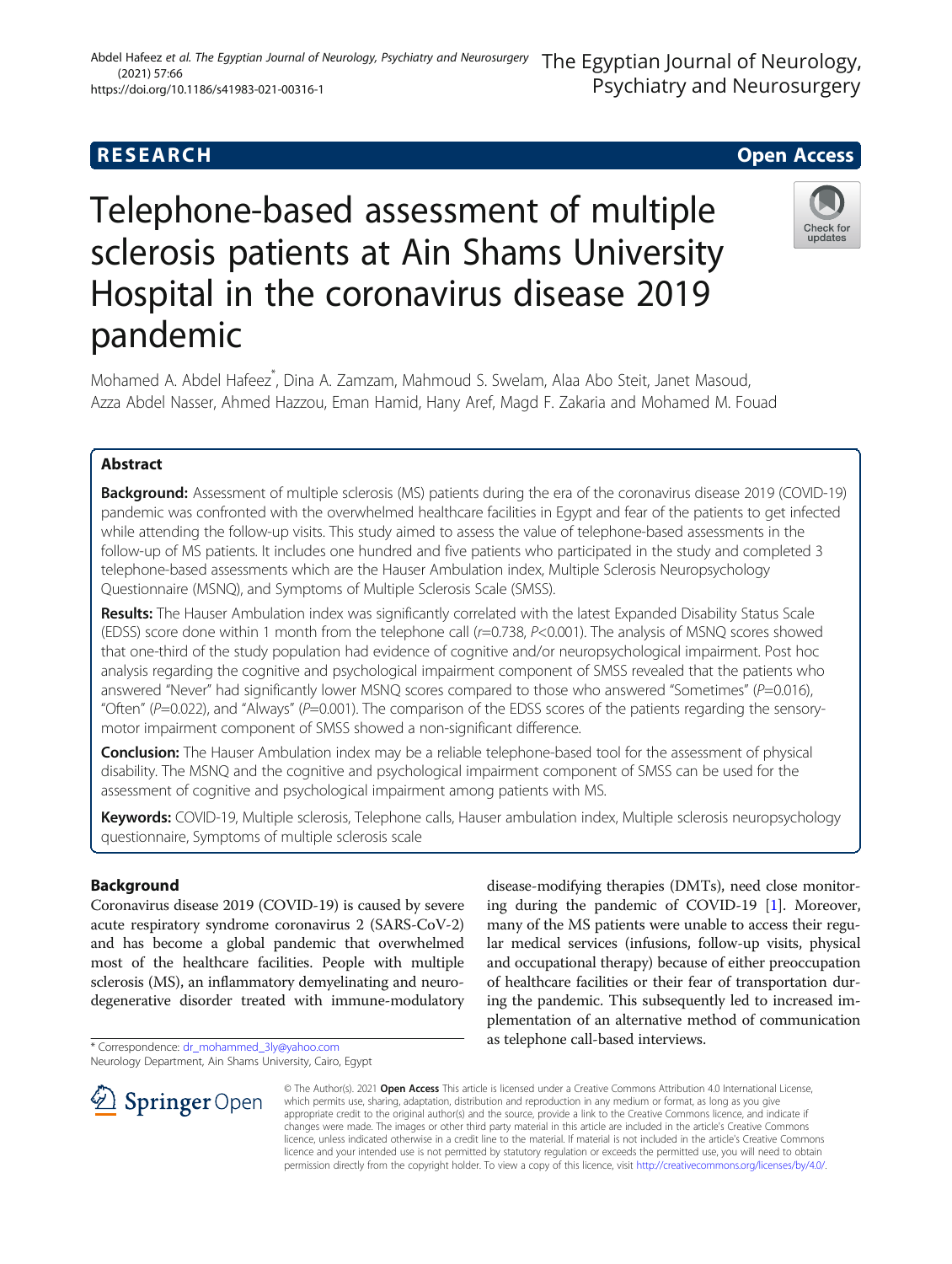Hence, this study aimed to evaluate the value of three telephone-based assessments (Hauser Ambulation index, Multiple Sclerosis Neuropsychology Questionnaire, and Symptoms of Multiple Sclerosis Scale) replacing the routine follow-up visits as a way to monitor patients with multiple sclerosis by telephone and to minimize the hospital visits to decrease the risk of infection.

# **Methods**

This was a cross-sectional, telephone-based interview study. Patients were recruited from the MS unit at Ain Shams University Hospital. All of the patients who attended the MS unit for follow-up visits, dispensing their medications or receiving their infusion therapies during the period from April 2020 to August 2020, were offered to participate in the study. One hundred and six patients with the diagnosis of MS were recruited to the study after giving their informed consent to participate in the study and agreeing to use their demographic and clinical data in clinical research. Patients were included only if above 18 years and patients with other comorbid neurological diseases or chronic medical illness were excluded.

The records of each patient included demographic data, medical history, key episodes in the course of MS, and Expanded Disability Status Scale (EDSS) scores done at their previous physical visits. Six of the staff members of the MS unit who participated in the study were randomly assigned to a total number of 106 patients and did the telephone-based assessments by themselves.

A telephone call was done for all the patients within 30 days from their latest physical visit to the MS unit. At the beginning of the call, each patient was questioned about any new symptoms that may be suggestive of new relapse since the last visit, and the patient who accounted on symptoms that might be suggestive of new relapse was excluded and advised to have a visit for further assessment. One patient was excluded for that reason, and the study population included 105 patients.

The first scale to be assessed was the Hauser Ambulation index. The patient was questioned about the ambulation distance that can be walked independently, or the need of walking aid or wheelchair during daily activities. And the patients scored as in Table 1 [[2\]](#page-6-0).

After that, the patient was questioned about the 15 self-report items of the Multiple Sclerosis Neuropsychology Questionnaire (MSNQ) which is a self-report screening test that can measure neuropsychological competence and cognitive functioning in several domains including attention and processing speed and memory during activities of daily living in MS patients. If a patient had a score of 27 or more, it was assumed that cognitive impairment and/or neuropsychological problems were present [\[3](#page-6-0)].

## Table 1 Hauser Ambulation index scoring

1 = Walks normally, but reports fatigue that interferes with athletic or other demanding activities

2 = Abnormal gait or episodic imbalance; gait disorder is noticed by family and friends; able to walk 25 ft (8 m) in 10 s or less

3 = Walks independently; able to walk 25 ft in 20 s or less

 $4$  = Requires unilateral support (cane or single crutch) to walk; walks 25 ft in 20 s or less

5 = Requires bilateral support (canes, crutches, or walker) and walks 25 ft in 20 s or less; or requires unilateral support but needs more than 20 s to walk 25 ft

 $6$  = Requires bilateral support and more than 20 s to walk 25 ft; may use wheelchair\* on occasion

7 = Walking limited to several steps with bilateral support; unable to walk 25 ft; may use wheelchair\* for most activities

 $8$  = Restricted to wheelchair; able to transfer self independently

9 = Restricted to wheelchair; unable to transfer self independently

Lastly, the patient was questioned about the Symptoms of Multiple Sclerosis Scale (SMSS) which is a psychometric scale that is composed of 12 questions that assess multiple symptoms experienced by MS patients. This scale assesses 3 components: bodily dysfunction, cognitive and psychological impairment, and sensory-motor impairment [[4\]](#page-6-0).

# Statistical methods

Data entry, processing, and statistical analysis were carried out using SPSS, version 25 (IBM, San, Francisco, CA, USA). The descriptive data were described as frequency and percentage values and median and range for qualitative data and not normally distributed quantitative data. Spearman correlation coefficient was used to find the correlation between 2 or more quantitative nonnormally distributed variables; chi-square was used for comparing quantitative variables. For qualitative data, the chi-square test for independent groups was used.

# Results

The study population included one hundred and five patients, seventy-six female (72.4%) and 29 males (27.6%). Relapsing-remitting multiple sclerosis (RRMS) was the most common (90.5% of the study population), the EDSS score done at the latest physical visit before enrollment in the study ranging from 0 to 7 with a median score of 2.5. Table [2](#page-2-0) shows the demographic and clinical characteristics data of our patients.

The scores of the Hauser Ambulation index among the study population ranged from 0 to 9 with a median score of 1. It was found that the Hauser Ambulation index was significantly correlated with the latest EDSS score  $(r=0.738, P<0.001)$ .

 $0 =$  Asymptomatic: fully active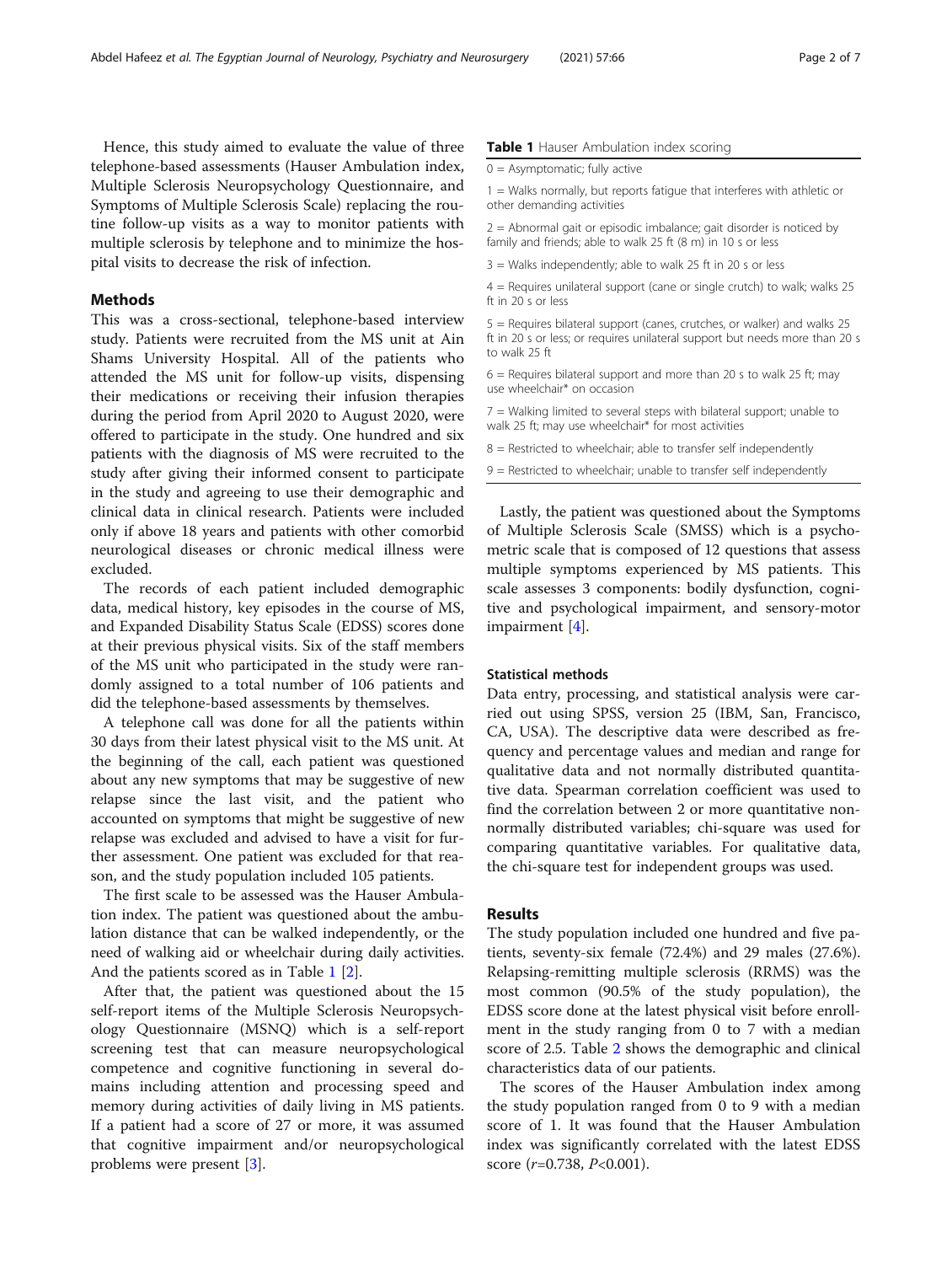<span id="page-2-0"></span>Table 2 Demographic and clinical characteristics of the study population

|                                  |                                             | Number<br>(percentage) |
|----------------------------------|---------------------------------------------|------------------------|
| Age (years)                      | Range                                       | $18 - 58$              |
|                                  | Median                                      | 34                     |
| Gender                           | Male                                        | 29 (27.6%)             |
|                                  | Female                                      | 76 (72.4%)             |
| <b>Type of MS</b>                | <b>RRMS</b>                                 | 95 (90.5%)             |
|                                  | <b>SPMS</b>                                 | 9(8.5%)                |
|                                  | <b>PPMS</b>                                 | $1(1.0\%)$             |
| <b>Total duration of illness</b> | Range                                       | $1 - 25$               |
| (months)                         | Median                                      | 5                      |
| <b>EDSS</b> score                | Range                                       | $0 - 7$                |
|                                  | Median                                      | 2.5                    |
| <b>EDSS</b> grading              | Mild disability (0-<br>3)                   | 69 (65.7%)             |
|                                  | Moderate disability 28 (26.7%)<br>$(3.5-6)$ |                        |
|                                  | Severe disability<br>(>6)                   | 8(7.6%)                |
| Number of relapses during        | No relapse                                  | 40 (38.1%)             |
| the last year                    | One relapse                                 | 49 (46.7%)             |
|                                  | Two relapses                                | 13 (12.4%)             |
|                                  | More than two<br>relapses                   | $3(2.8\%)$             |
| DMT                              | Interferon beta                             | 49 (46.7%)             |
|                                  | Dimethyl fumarate                           | $1(1.0\%)$             |
|                                  | Teriflunomide                               | 5(4.7%)                |
|                                  | Fingolimod                                  | 39 (37.1%)             |
|                                  | <b>Rituximab</b>                            | 10 (9.5%)              |
|                                  | Ocrelizumab                                 | $1(1.0\%)$             |
| <b>Hauser Ambulation index</b>   | Range                                       | $0 - 9$                |
|                                  | Median                                      | 1                      |

The scores of MSNQ among the study population ranged from 0 to 58 with a median score of 23. Seventy patients (66.7%) [group A] had a score less than 27 and appeared to have neither cognitive nor neuropsychological problems, while 35 patients (33.3%) [group B] had a score of 27 or more proving to have an evidence of cognitive and/or neuropsychological impairment (Table [3\)](#page-3-0).

The comparison between group A and group B showed non-significant differences as regards age, gender, clinical features of the disease, or disability (Table [4](#page-4-0)).

Table [5](#page-4-0) illustrates the results of the components of the Symptoms of Multiple Sclerosis Scale (SMSS).

Post hoc analysis regarding the bodily dysfunction component of SMSS revealed that the patients who answered "Always" had significantly lower EDSS scores compared to those who answered "Sometimes" (P= 0.045) (Table [6\)](#page-5-0).

The comparison of the EDSS scores of the patients regarding the sensory-motor impairment component of SMSS showed a non-significant difference between them (Table [7\)](#page-5-0).

Post hoc analysis regarding the cognitive and psychological impairment component of SMSS revealed that the patients who answered "Never" had significantly lower MSNQ scores compared to those who answered "Sometimes" ( $P=0.016$ ), "Often" ( $P=0.022$ ), and "Always" (P=0.001) (Table [8](#page-5-0)).

# **Discussion**

Knowledge of the impact of MS on the person and the ability to assess symptom progression are critical to providing effective monitoring and evaluating DMTs [\[4](#page-6-0)]. Since the COVID-19 pandemic, many of the healthcare facilities encouraged the use of telephone-based assessment tools as an alternative way to follow up the MS patients, which will eventually decrease the risk of spread of such contagious disease by "staying safe at home."

Most of the MS patients eventually experience walking difficulties. In this study, the Hauser Ambulation index was used to assess ambulation of the patient and hence the degree of disability. The EDSS scoring system remains a standard and well-established tool for assessing disability in MS patients. It is known that an EDSS score of 4 or more indicates that the patient has a degree of walking disabilities, or needs a walking aid or wheelchair [[5\]](#page-6-0), gaining over the concern that it is an ambulationbased measure. Since the EDSS is the main tool for the assessment of disability at our unit, we postulated that the Hauser Ambulation index can be a telephone-based alternative for assessing disability. The results showed that the Hauser Ambulation index was significantly correlated with the EDSS score done 1 month or less apart from the telephone call  $(P<0.001)$ .

This supports that the Hauser Ambulation index can be a helpful tool for assessing ambulation in MS patients. It may be recommended to assess physical disability for MS patients. However, we would like to note the importance to monitor other disabilities in MS patients such as cognitive impairment which may be troublesome for many patients and may require symptomatic treatment.

The results of the MSNQ showed that one-third of the study population had evidence of cognitive and/or neuropsychological impairment. Although the MSNQ was not sensitive enough to detect cognitive impairment as the scores could be misled by the patient's affect  $[6]$  $[6]$ , we adopted it in this study because it is a relatively short and easy tool and can be self-reported, so can be implemented in mobile applications later on. Of course, these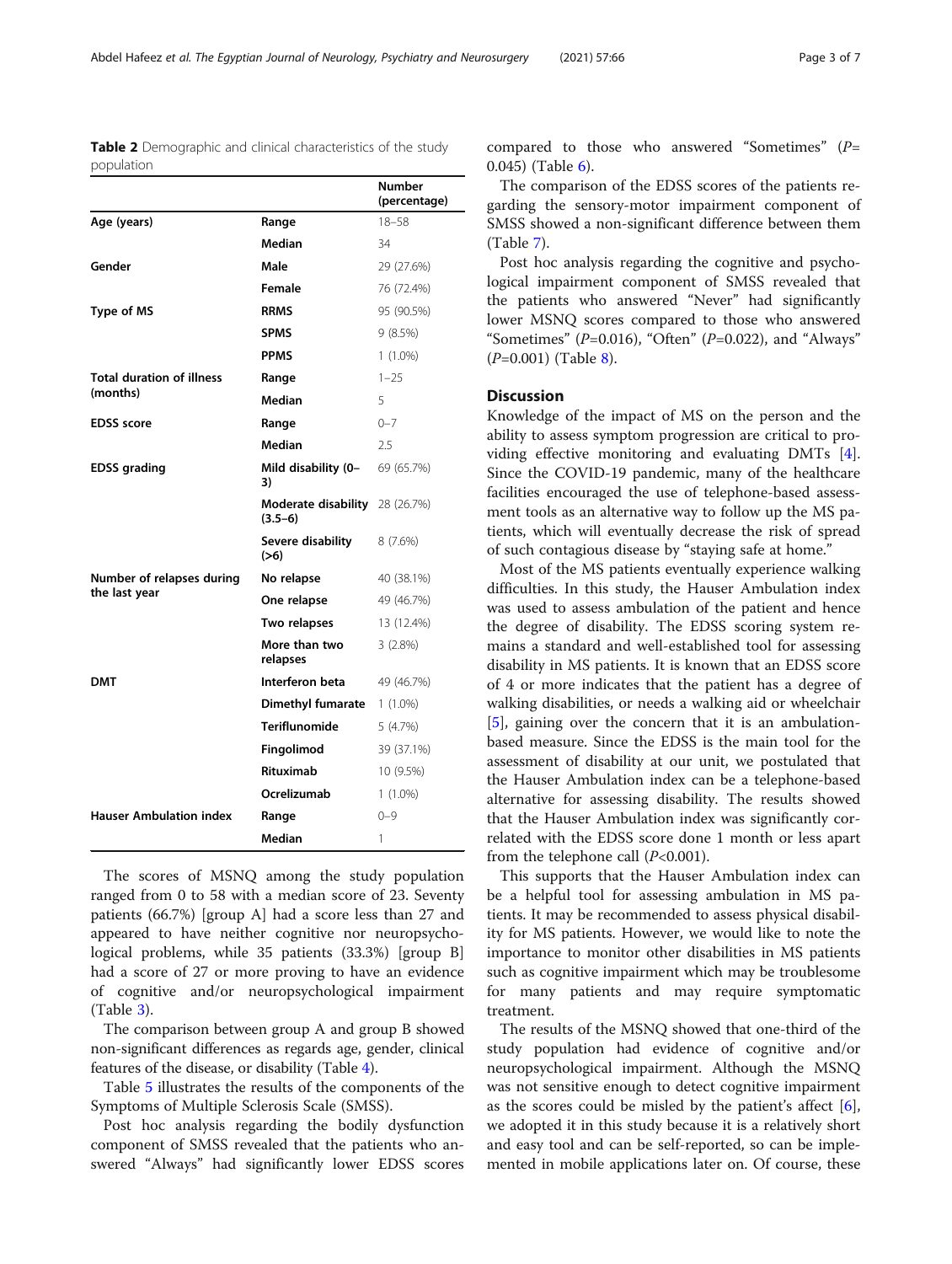|                                                        | Multiple Sclerosis Neuropsychological Questionnaire |                                           |                                                        |                                                    |                                               |  |
|--------------------------------------------------------|-----------------------------------------------------|-------------------------------------------|--------------------------------------------------------|----------------------------------------------------|-----------------------------------------------|--|
|                                                        | Never, does<br>not occur<br>(score=0)               | Very rarely, no<br>problem<br>$(score=1)$ | <b>Occasionally seldom</b><br>a problem<br>$(score=2)$ | Quite often,<br>interfere with life<br>$(score=3)$ | Very often, very<br>disruptive<br>$(score=4)$ |  |
|                                                        | Frequency (%)                                       | Frequency (%)                             | Frequency (%)                                          | Frequency (%)                                      | Frequency (%)                                 |  |
| <b>Easily distracted</b>                               | 25 (23.8%)                                          | 27 (25.7%)                                | 23 (21.9%)                                             | 16 (15.2%)                                         | 14 (13.3%)                                    |  |
| Lose thoughts while listening to<br>somebody           | 28 (26.7%)                                          | 24 (22.9%)                                | 22 (21.0%)                                             | 19 (18.1%)                                         | 12 (11.4%)                                    |  |
| Slow when try to solve problem                         | 28 (26.7%)                                          | 24 (22.9%)                                | 29 (27.6%)                                             | 18 (17.1%)                                         | 6(5.7%)                                       |  |
| <b>Forget appointments</b>                             | 32 (30.5%)                                          | 25 (23.8%)                                | 24 (22.9%)                                             | 15 (14.3%)                                         | $9(8.6\%)$                                    |  |
| Forget what is read                                    | 26 (24.8%)                                          | 24 (22.9%)                                | 32 (30.5%)                                             | 17 (16.2%)                                         | 6(5.7%)                                       |  |
| Trouble describe show recently<br>watched              | 33 (31.4%)                                          | 30 (28.6%)                                | 26 (24.8%)                                             | 12 (11.4%)                                         | $4(3.8\%)$                                    |  |
| Instruction repeated                                   | 28 (26.7%)                                          | 31 (29.5%)                                | 32 (30.5%)                                             | 10 (9.5%)                                          | $4(3.8\%)$                                    |  |
| Remind to do task                                      | 29 (27.6%)                                          | 26 (24.8%)                                | 28 (26.7%)                                             | 15 (14.3%)                                         | 7(6.7%)                                       |  |
| Forget errands that were planned                       | 39 (37.1%)                                          | 22 (21.0%)                                | 25 (23.8%)                                             | 11 (10.5%)                                         | 8 (7.6%)                                      |  |
| Difficulty answering questions                         | 39 (37.1%)                                          | 27 (25.7%)                                | 28 (26.7%)                                             | 7(6.7%)                                            | $4(3.8\%)$                                    |  |
| Difficulty keeping track of two<br>things at once      | 25 (23.8%)                                          | 24 (22.9%)                                | 27(25.7%)                                              | 22 (21.0%)                                         | 7(6.7%)                                       |  |
| Miss point of what someone say                         | 33 (31.4%)                                          | 25 (23.8%)                                | 24 (22.9%)                                             | 17 (16.2%)                                         | 6(5.7%)                                       |  |
| Difficulty control impulse                             | 23 (21.9%)                                          | 24 (22.9%)                                | 22 (21.0%)                                             | 20 (19.0%)                                         | 16 (15.2%)                                    |  |
| Laugh or cry with little cause                         | 23 (21.9%)                                          | 13 (12.4%)                                | 21 (20.0%)                                             | 25 (23.8%)                                         | 23(21.9%)                                     |  |
| Talk excessively or focus too much<br>on own interests | 27 (25.7%)                                          | 22 (21.0%)                                | 30 (28.6%)                                             | 17 (16.2%)                                         | $9(8.6\%)$                                    |  |
| <b>Total MSNQ score</b>                                | Less than 27<br>(group A)                           | 70                                        |                                                        | 66.7%                                              |                                               |  |
|                                                        | 27 or more<br>(group B)                             | 35                                        |                                                        | 33.3%                                              |                                               |  |
| Total MSNQ score: median,<br>minimum, maximum          | 23                                                  | $\mathbf 0$                               |                                                        | 58                                                 |                                               |  |

# <span id="page-3-0"></span>Table 3 Multiple Sclerosis Neuropsychological Questionnaire (MSNQ)

results had been correlated with other tools for assessing the cognitive functions and depression for confirming the credibility of this telephone-based tool, and this is a future scope for our center when those patients attend physically their next scheduled visits.

The lack of an association between the presence of cognitive and/or neuropsychological impairment (detected by MSNQ) and the clinical features of the disease (as disease duration, EDSS scoring, and type of MS) can be explained by the fact the cognitive impairment does not undergo a similar progression as physical disability [\[7](#page-6-0)].

In one study, the increase in the EDSS score did not predict deterioration in cognitive status [\[8](#page-6-0)]. Another study that compared patients with SPMS who did not have significantly greater disability than patients with RRMS reported a significant difference regarding cognitive impairment [\[7](#page-6-0)]. Moreover, some studies showed impaired neuropsychological performance in patients with clinically isolated syndrome and patients with no physical disability [[9,](#page-6-0) [10\]](#page-6-0).

This highlights the fact that physical disability and cognitive impairment are rather quite different features of MS that need to be monitored separately; in other words, cognitive functions cannot be judged based on the degree of physical disability. Physical disability seems to be related to the duration of disease, unlike cognitive impairment [[7\]](#page-6-0).

In this study, post hoc analysis regarding the cognitive and psychological impairment component of SMSS revealed that the patients who answered "Never" had significantly lower MSNQ scores compared to those who answered "Sometimes," "Often," and "Always," which points that the cognitive and psychological impairment component of SMSS can be a reliable tool for a rough assessment of cognitive and psychological impairment in patients with MS.

On the contrary, the absence of significant difference after the comparison of the EDSS scores of the patients regarding the sensory-motor impairment component of SMSS may weaken its role as a rough tool for estimation of physical disability.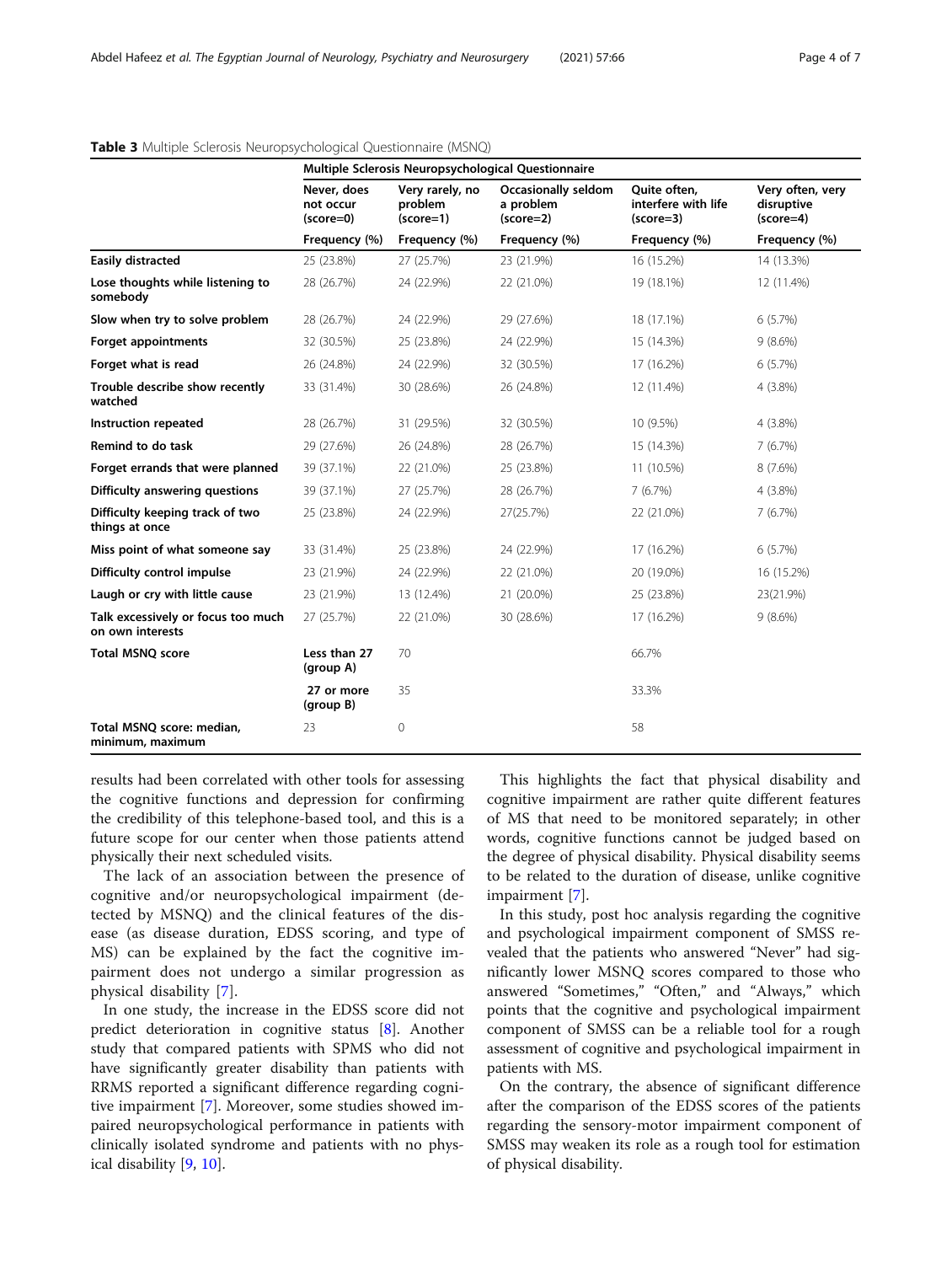|                                         |                        | Group A<br>(score in MSNQ '27)<br>$(n=70)$ | Group B<br>(score in MSNQ ≥27)<br>$(n=35)$ | P     |
|-----------------------------------------|------------------------|--------------------------------------------|--------------------------------------------|-------|
| Age (years)                             | Range                  | $18 - 42$                                  | $21 - 58$                                  | 0.673 |
|                                         | Median                 | 33                                         | 35                                         |       |
| Gender                                  | Male                   | 22                                         | 7                                          | 0.217 |
|                                         | Female                 | 48                                         | 28                                         |       |
| Type of MS                              | <b>RRMS</b>            | 64                                         | 31                                         | 0.600 |
|                                         | <b>SPMS</b>            | 5                                          | 4                                          |       |
|                                         | <b>PPMS</b>            | 1                                          | $\overline{0}$                             |       |
| Total duration of illness (months)      | Range                  | 24                                         | 21                                         | 0.700 |
|                                         | Median                 | 3                                          | 5                                          |       |
| <b>EDSS</b> score                       | Range                  | $0 - 7$                                    | $0 - 7$                                    | 0.383 |
|                                         | Median                 | 2.0                                        | 3.0                                        |       |
| <b>EDSS</b> grading                     | Mild $(0-3)$           | 48                                         | 21                                         | 0.681 |
|                                         | Moderate (3.5-6)       | 17                                         | 11                                         |       |
|                                         | Severe (>6)            | 5                                          | 3                                          |       |
| Number of relapses during the last year | No relapse             | 28                                         | 14                                         | 0.568 |
|                                         | One relapse            | 31                                         | 18                                         |       |
|                                         | Two relapses           | 11                                         | $\overline{2}$                             |       |
|                                         | More than two relapses | $\overline{2}$                             |                                            |       |

# <span id="page-4-0"></span>Table 4 Comparison among study population according to the MSNQ score

# Table 5 Symptoms of Multiple Sclerosis Scale (SMSS)

| Symptoms of Multiple Sclerosis Scale (SMSS) |                             | Never                   | Rarely           | <b>Sometimes</b> | Often            | <b>Always</b>    |
|---------------------------------------------|-----------------------------|-------------------------|------------------|------------------|------------------|------------------|
|                                             |                             | <b>Frequency</b><br>(%) | Frequency<br>(%) | Frequency<br>(%) | Frequency<br>(%) | Frequency<br>(%) |
| <b>Bodily dysfunction</b>                   | <b>Bladder difficulties</b> | 27 (25.7%)              | 11 (10.5%)       | 45 (42.9%)       | 19 (18.1%)       | $3(2.9\%)$       |
|                                             | <b>Bowel difficulties</b>   | 44 (41.9%)              | 18 (17.1%)       | 28 (26.7%)       | 12 (11.4%)       | $3(2.9\%)$       |
|                                             | Loss of balance             | 21 (20.0%)              | $9(8.6\%)$       | 56 (53.3%)       | 13 (12.4%)       | 6(5.7%)          |
|                                             | <b>Spasticity</b>           | 20 (19.0%)              | 7(6.7%)          | 61 (58.1%)       | 14 (13.3%)       | $3(2.9\%)$       |
| Frequency (%)                               |                             | 112 (26.7%)             | 45 (10.7%)       | 190 (45.2%)      | 58 (13.8%)       | 15 (3.6%)        |
| Average                                     |                             | 28                      | 11.25            | 47.5             | 14.5             | 3.75             |
| Cognitive and psychological                 | Fatigue                     | 7(6.7%)                 | 13 (12.4%)       | 33 (31.4%)       | 37 (35.2%)       | 15 (14.3%)       |
| impairment                                  | Lack of concentration       | 15 (14.3%)              | 8 (7.6%)         | 44 (41.9%)       | 26 (24.8%)       | 12 (11.4%)       |
|                                             | Inability to<br>communicate | 25 (23.8%)              | 6(5.7%)          | 68 (64.8%)       | 6(5.7%)          | $0(0.0\%)$       |
|                                             | Visual impairment           | 23 (21.9%)              | 7(6.7%)          | 53 (50.5%)       | 19 (18.1%)       | $3(2.9\%)$       |
| Frequency (%)                               |                             | 70 (16.7%)              | 34 (8.1%)        | 198 (47.1%)      | 88 (21%)         | 30 (7.1%)        |
| Average                                     |                             | 17.5                    | 8.5              | 49.5             | 22               | 7.5              |
| Sensory-motor impairment                    | <b>Numbness</b>             | 22 (21.0%)              | 14 (13.3%)       | 44 (41.9%)       | 20 (19%)         | $5(4.8\%)$       |
|                                             | <b>Tremors</b>              | 20 (19.0%)              | 7(6.7%)          | 61 (58.1%)       | 14 (13.3%)       | $3(2.9\%)$       |
|                                             | Pain                        | 21 (20.0%)              | $3(2.9\%)$       | 50 (47.6%)       | 29 (27.6%)       | $2(1.9\%)$       |
|                                             | <b>Paralysis</b>            | 20 (19.0%)              | 7(6.7%)          | 49 (46.7%)       | 23 (21.9%)       | 6(5.7%)          |
| Frequency (%)                               |                             | 83 (19.8%)              | 31 (7.4%)        | 204 (48.6%)      | 86 (20.5%)       | 16 (3.8%)        |
| Average                                     |                             | 20.75                   | 7.75             | 51               | 21.5             | 4                |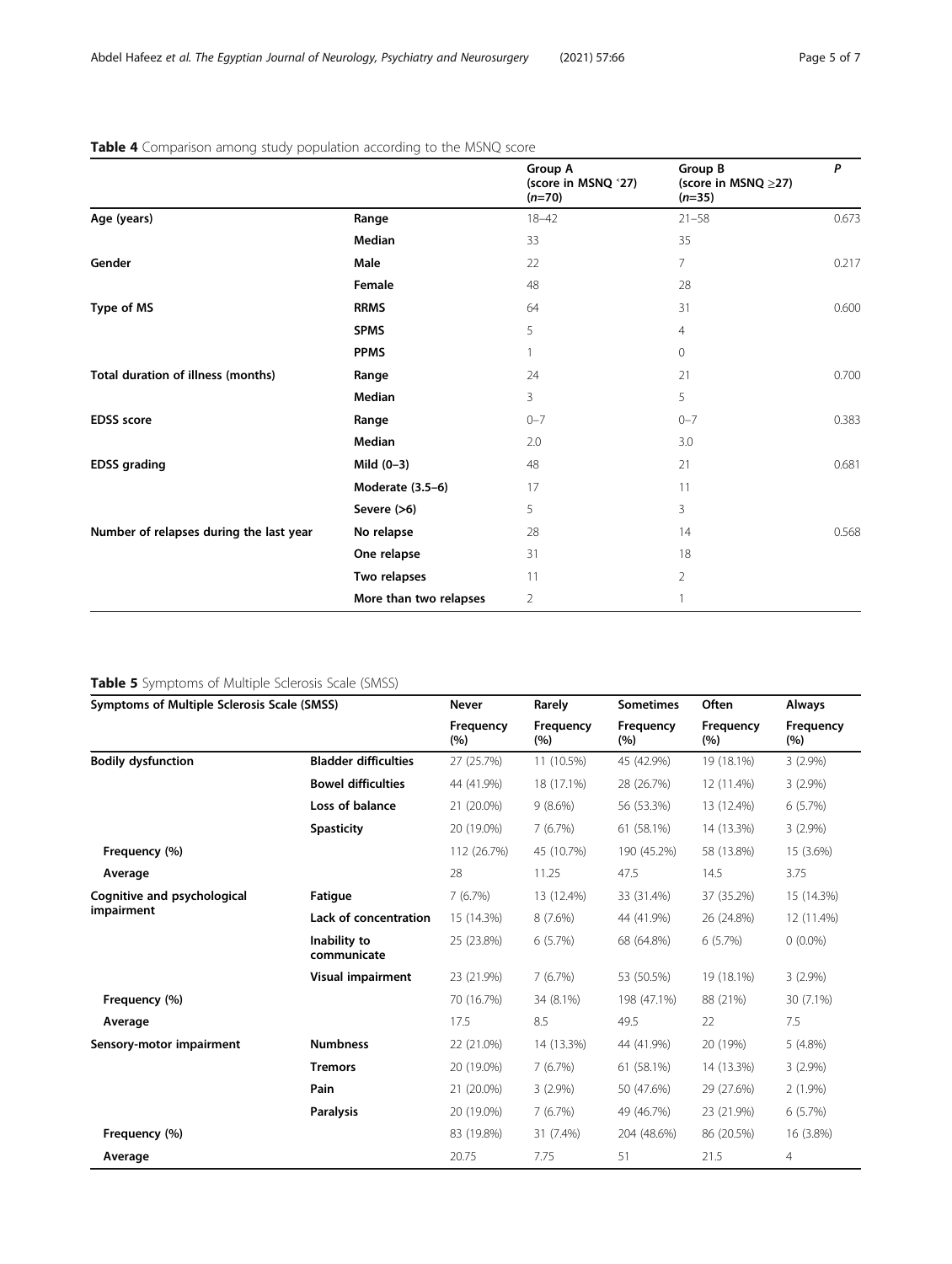<span id="page-5-0"></span>

|                   |  |  | Table 6 Comparison of EDSS scores in the bodily dysfunction |
|-------------------|--|--|-------------------------------------------------------------|
| component of SMSS |  |  |                                                             |

| <b>Bodily</b>                              | <b>EDSS</b>                  | One-way ANOVA |         |       |       |
|--------------------------------------------|------------------------------|---------------|---------|-------|-------|
| dysfunction<br>component of<br><b>SMSS</b> | Mean $\pm$ SD Median Range f |               |         |       | Ρ     |
| Never                                      | $2.95 \pm 1.88$              | 2.5           | $0 - 5$ | 2.836 | 0.026 |
| Rarely                                     | $3.18 + 1.43$                | 3.5           | $1 - 6$ |       |       |
| <b>Sometimes</b>                           | $2.69 + 1.73$                | 2.0           | $0 - 7$ |       |       |
| Often                                      | $3.55 + 2.11$                | 3.0           | $1 - 7$ |       |       |
| <b>Always</b>                              | $4.33 + 2.09$                | 3.5           | $2 - 7$ |       |       |
| Post hoc                                   | Sometimes versus always      |               |         |       |       |
| <b>Mean difference</b> $-1.63462$          |                              |               |         |       |       |
| Significance                               | 0.045                        |               |         |       |       |

As it happened for many of the daily activities, the COVID-19 pandemic may have necessitated the engagement of alternative or complementary tools to monitor MS patients. The telephone-based assessments may be informative to the neurologist in monitoring MS patients especially if such information can be gathered effectively via reliable and valid standardized self-report questionnaires. One study investigated the modified telephone interview for cognitive status, a previously validated phone assessment for cognitive function in healthy elderly populations to detect mild cognitive impairment, in MS patients and demonstrated that a remotely administered cognitive assessment is quite feasible for conducting large epidemiologic studies in MS [\[11\]](#page-6-0).

It is advised that assessments shall address the appearance of any new symptoms, walking disability, and cognitive functioning in order to have appropriate information about the patient's status. The tools are recommended to be easily understood by the patient and if done via a telephone call shall not exceed 15 min as we noticed that most of the patients got bored from long telephone calls. Our future studies will implement strategies to assess the satisfaction of patients and physicians about such kind of assessments. We think about a mobile application that

| Table 7 Comparison of EDSS scores in the sensory-motor |  |  |  |  |
|--------------------------------------------------------|--|--|--|--|
| impairment component of SMSS                           |  |  |  |  |

| Sensory-                                    | <b>UTIDAILITICHT COTTIDOTICHT OF SIVISS</b><br><b>EDSS</b> |        | One-way ANOVA |       |       |
|---------------------------------------------|------------------------------------------------------------|--------|---------------|-------|-------|
| motor<br>impairment<br>component<br>of SMSS | Mean $\pm$ SD                                              | Median | Range         | f     | P     |
| <b>Never</b>                                | $2.830 \pm 1.75$                                           | 2.0    | $0 - 5$       | 1.786 | 0.133 |
| Rarely                                      | $3.37 + 1.69$                                              | 3.0    | $1 - 7$       |       |       |
| <b>Sometimes</b>                            | $2.63 + 1.56$                                              | 2.0    | $0 - 7$       |       |       |
| Often                                       | $3.23 + 1.88$                                              | 2.5    | $1 - 7$       |       |       |
| Always                                      | $3.65 + 2.02$                                              | 3.5    | $2 - 7$       |       |       |

Table 8 Comparison of MSNQ scores in the cognitive and psychological impairment component of SMSS

| Cognitive and                                              | <b>MSNO</b>               |                              | One-way ANOVA          |  |  |  |
|------------------------------------------------------------|---------------------------|------------------------------|------------------------|--|--|--|
| psychological<br>impairment<br>component of<br><b>SMSS</b> | Mean $\pm$ SD             | f                            | P                      |  |  |  |
| <b>Never</b>                                               | 17.23±12.01               | 4.944                        | 0.001                  |  |  |  |
| Rarely                                                     | 23.80±9.94                |                              |                        |  |  |  |
| <b>Sometimes</b>                                           | $74.93 + 11.76$           |                              |                        |  |  |  |
| Often                                                      | 25.85+12.82               |                              |                        |  |  |  |
| Always                                                     | $32.51 \pm 12.13$         |                              |                        |  |  |  |
| Post hoc                                                   | Never versus<br>sometimes | <b>Never versus</b><br>often | Never versus<br>always |  |  |  |
| Mean<br>difference                                         | $-7.69914$                | $-8.61758$                   | $-15.27143$            |  |  |  |
| Significance                                               | 0.016                     | 0.022                        | 0.001                  |  |  |  |

can include the assessment tools, which makes it easy for the patient to fulfill the items of the tools then being collected for analysis.

Lastly, it appears that remote monitoring is emerging as a new modality that can enable the neurologist to monitor their patients, and it is highly likely that we will continue to embrace the benefits of telemedicine and telephone-based assessments, and therefore, future directions shall include more evidence-based research on the diagnostic accuracy and reducing disparities in the access to telemedicine [[12\]](#page-6-0).

# Conclusion

The Hauser Ambulation index may be a reliable telephone-based tool for the assessment of physical disability. The MSNQ and the cognitive and psychological impairment component of SMSS can be used for the assessment of cognitive and psychological impairment among patients with MS. The telephone-based assessment tools may be helpful in monitoring MS patients provided that these tools aim to assess multiple scopes as ambulation, cognitive, and psychological impairment.

#### Abbreviations

COVID-19: Coronavirus disease 2019; DMTs: Disease-modifying therapies; EDSS: Expanded Disability Status Scale; MS: Multiple sclerosis; MSNQ: Multiple Sclerosis Neuropsychology Questionnaire; PPMS: Primary progressive multiple sclerosis; RRMS: Relapsing-remitting multiple sclerosis; SMSS: Symptoms of Multiple Sclerosis Scale; SARS-CoV-2: Severe acute respiratory syndrome coronavirus 2; SPMS: Secondary progressive multiple sclerosis

#### Acknowledgements

We acknowledge all resident who helped us in doing the questionnaire: Nancy Throat Mohamed Ahmed Mohamed el Hodieby May Maged el Shazly Aya Bayomy Ibrahim Ghada Magdy Rabeh Mohamed Adel Aly Sabry Ibrahim el desouky